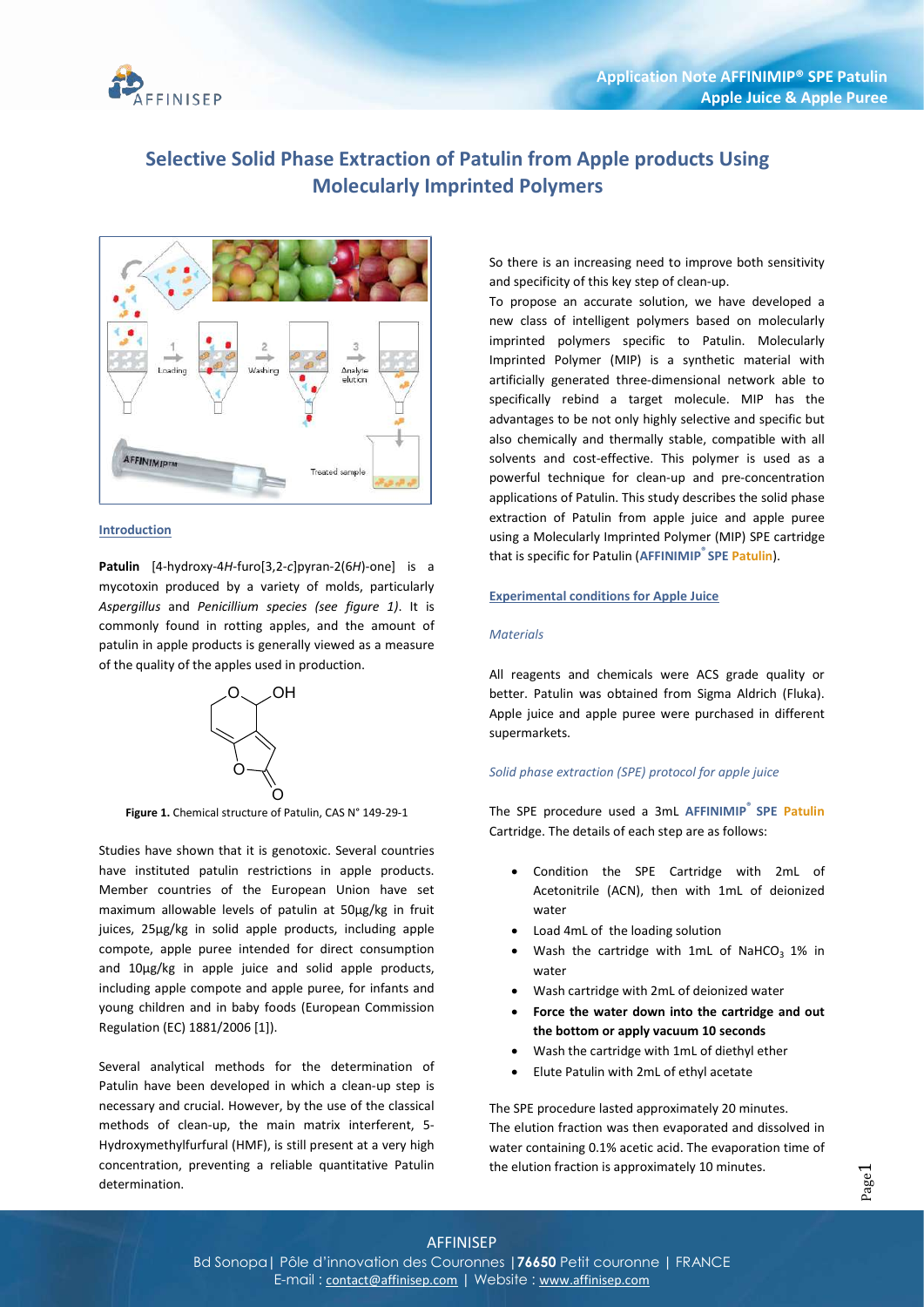

#### Analysis

HPLC was performed on a ThermoFinnigan Spectra System with an Atlantis T3 column 150mm x 2.1mm (Waters). The separation was carried out using a mobile phase of deionized water/ACN (95/5, v/v) at a flow rate of 0.2mL/min. The detection system was a ThermoFinnigan Spectra System Model UV6000LP set to 276nm. The injection volume was 100µL.

#### Results



Figure 2. Chromatograms of apple juice containing 25µg/kg of Patulin before (Red) and after (Blue) AFFINIMIP<sup>®</sup> SPE Patulin Clean-up



Figure 3. Chromatograms obtained after AFFINIMIP<sup>®</sup> SPE Patulin Clean-up of an apple juice spiked at 40µg/kg (tested twice, red) or at 10µg/kg (tested twice, blue) with Patulin or not spiked (orange)

Table 1. Recovery of Patulin at a contamination level of 10µg/kg and 40µg/kg in apple juice after AFFINIMIP® SPE Patulin Clean-up and relative standard deviation calculated from results generated under reproducibility conditions.

| % $RSD_R$  |
|------------|
| $11 (n=9)$ |
| $11(n=41)$ |
|            |

## Experimental conditions for Apple puree

Preparation of samples prior to SPE with AFFINIMIP® SPE Patulin Cartridge

Weigh 10g of apple puree; add 150µL of a pectinase enzyme solution followed by 10mL water and mix. Leave solution at room temperature overnight or for 2h at 40°C. Centrifuge at 4500g for 5min and then filter the solution with a 0.2µm filter. This solution is used as the loading solution.

#### Solid phase extraction (SPE) protocol for apple puree

The SPE procedure used a 3mL AFFINIMIP<sup>®</sup> SPE Patulin Cartridge. The details of each step are as follows:

- Condition the SPE Cartridge with 2mL of acetonitrile (ACN), then with 1mL of deionized water
- $\bullet$  Load 5mL of the loading solution
	- Wash the cartridge with 4mL of deionized water containing 1% of acetic acid
	- Wash the cartridge with 4mL of deionized water
	- Force the water down into the cartridge and out the bottom or apply vacuum 10 seconds
	- Wash the cartridge with 1mL of CHCl<sub>3</sub> (or 500 $\mu$ L of diethyl ether)
	- Elute Patulin with 2mL of ACN containing 1% acetic acid (Elution solution may be replaced by 2mL of Ethyl acetate)

The SPE procedure lasted approximately 30 minutes. 60 The elution fraction was then evaporated and dissolved in 50 water containing 0.1% acetic acid. The SPE procedure lasted approximately<br>The elution fraction was then evaporate<br>water containing 0.1% acetic acid.

#### $\frac{3}{4}$  Analysis and  $\frac{1}{4}$  Analysis and  $\frac{1}{4}$

**EXECUTE:** HPLC was performed on a ThermoFinnigan Spectra System with an Atlantis T3 column 150mm x 2.1mm (Waters). The **separation was carried out using a gradient (see table 2) at 4 a** flow rate of 0.2mL/min:

> Table 2. Gradient for the analysis of Patulin after an extraction from an apple puree.

| Time (min) | % water | % ACN |
|------------|---------|-------|
|            | 98      |       |
| 20         | 98      |       |
| 21         | 50      | 50    |
| 25         | 50      | 50    |
| 26         |         |       |

The detection system was a ThermoFinnigan Spectra System Model UV6000LP set to 276nm. The injection volume was 100µL.

# AFFINISEP

Bd Sonopa | Pôle d'innovation des Couronnes | 76650 Petit couronne | FRANCE E-mail: contact of the contact of the contact of the contact of the contact of the contact of the contact of the contact of the contact of the contact of the contact of the contact of the contact of the contact of the con